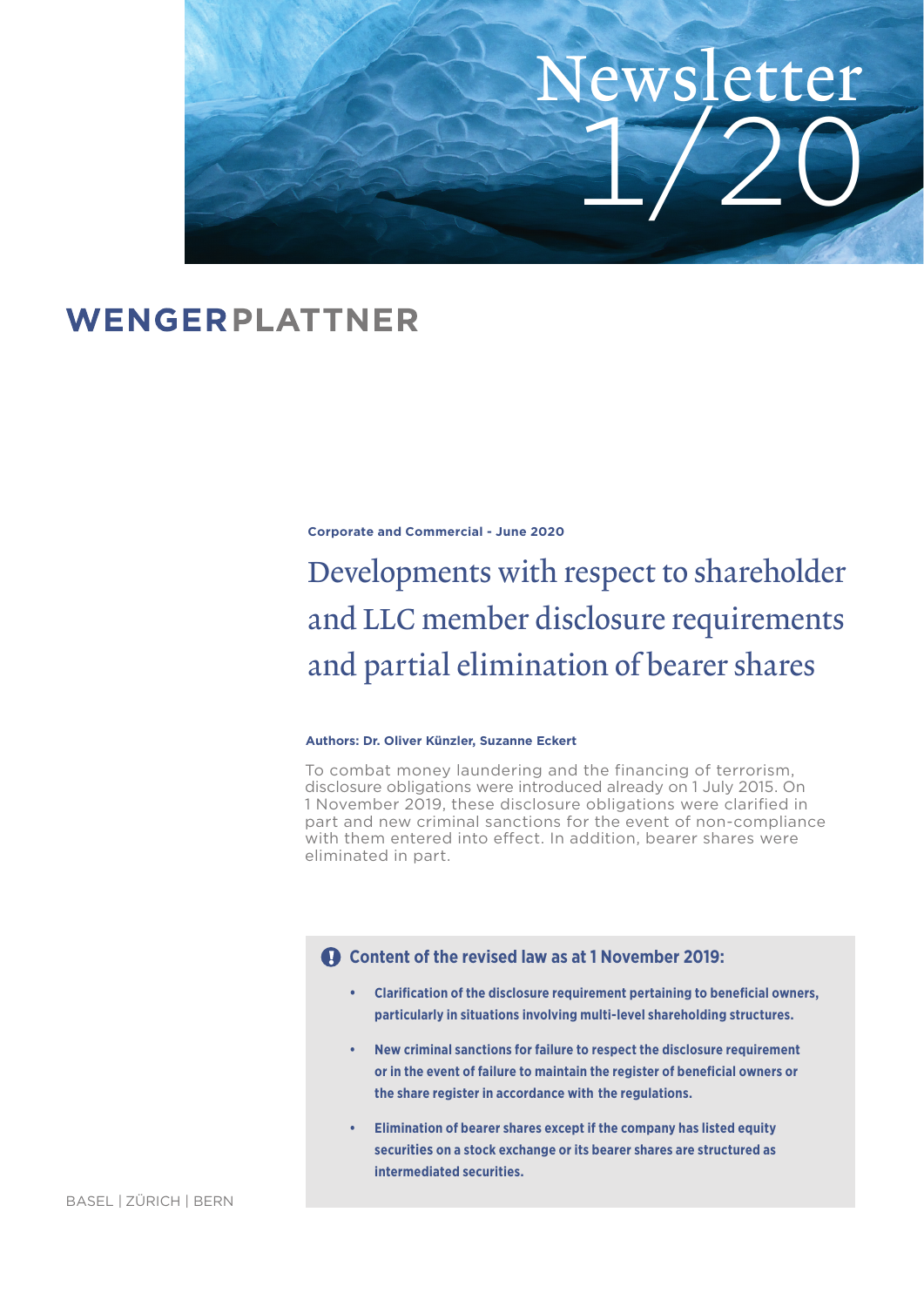

**Dr. Oliver Künzler** Partner of the Corporate and Commercial practice group oliver.kuenzler@wenger-plattner.ch, Attorney at Law



**Suzanne Eckert** Senior Associate on the Corporate and Commercial practice group team suzanne.eckert@wenger-plattner.ch, Attorney at Law

# Developments with respect to shareholder and LLC member disclosure requirements and partial elimination of bearer shares

The new 'Federal Act on the Implementation of Recommendations of the Global Forum on Transparency and Exchange of Information for Tax Purposes' entered into force on 1 November 2019. This Act includes certain clarifications with respect to issues relating to the disclosure requirement that arose in practice since 1 July 2015 with the entry into effect of the 'Federal Act for Implementing the Revised Financial Action Task Force Recommendations of 2012' (we reported on this in the 1/17 Wenger Plattner Newsletter), but also a tightening in the form of criminal sanctions. In addition, the admissibility of bearer shares was severely restricted. Both shareholders and LLC members as well as members of boards of directors and managing directors risk civil and criminal penalties if they, due to a lack of knowledge of the applicable law, fail to comply with their disclosure obligations and obligations to maintain registers.

#### **Clarifi cation of the disclosure obligation with respect to natural persons who have a beneficial interest**

Since 1 July 2015, the following has applied (Art. 697j (1) CO): Any person who alone or by agreement with third parties acquires shares in a company whose shares are not listed on a stock exchange, and thus reaches or exceeds the threshold of 25 per cent of the share capital or votes, must within one month give notice to the company of the first name and surname and the address of the natural person for whom it is ultimately acting (the beneficial owner). The same disclosure obligation applies with respect to LLC capital contributions (Art. 790a CO).

If a natural person acquires a package of shares, it has been clear since 1 July 2015 that this person is required to disclose either that they are the beneficial owner of the package or to disclose the identity of the natural person for whom they act in a fiduciary capacity. Numerous questions arose, however, in the cases in which a partnership or a legal entity that is part of a multi-level shareholding structure (e.g. group of companies) acquired a package of shares. Clarity on this issue has now been provided (Art. 697j (2) CO): If the shareholder is a legal entity or partnership, the natural person that controls the undertaking in analogous application of Art. 963 (2) CO must be reported as a beneficial owner. Pursuant to Art. 963 (2) CO, a person

controls an undertaking if they

- directly or indirectly hold a majority of votes in the highest governing body;
- directly or indirectly have the right to appoint or remove a majority of the members of the supreme management or administrative body; or
- are able to exercise a controlling influence based on the articles of association, the foundation deed, a contract or comparable instruments.

Now, the mere possibility of exercising control is thus enough to trigger the disclosure requirement. If the shareholder potentially subject to the disclosure requirement, when tracing back the chain of its owners, comes across a natural person, it can, as a rule of thumb, check whether this natural person, if they were a legal entity, would be required to include the shareholder in their consolidated accounts. If the answer to this is affirmative, this natural person must be reported as a beneficial owner.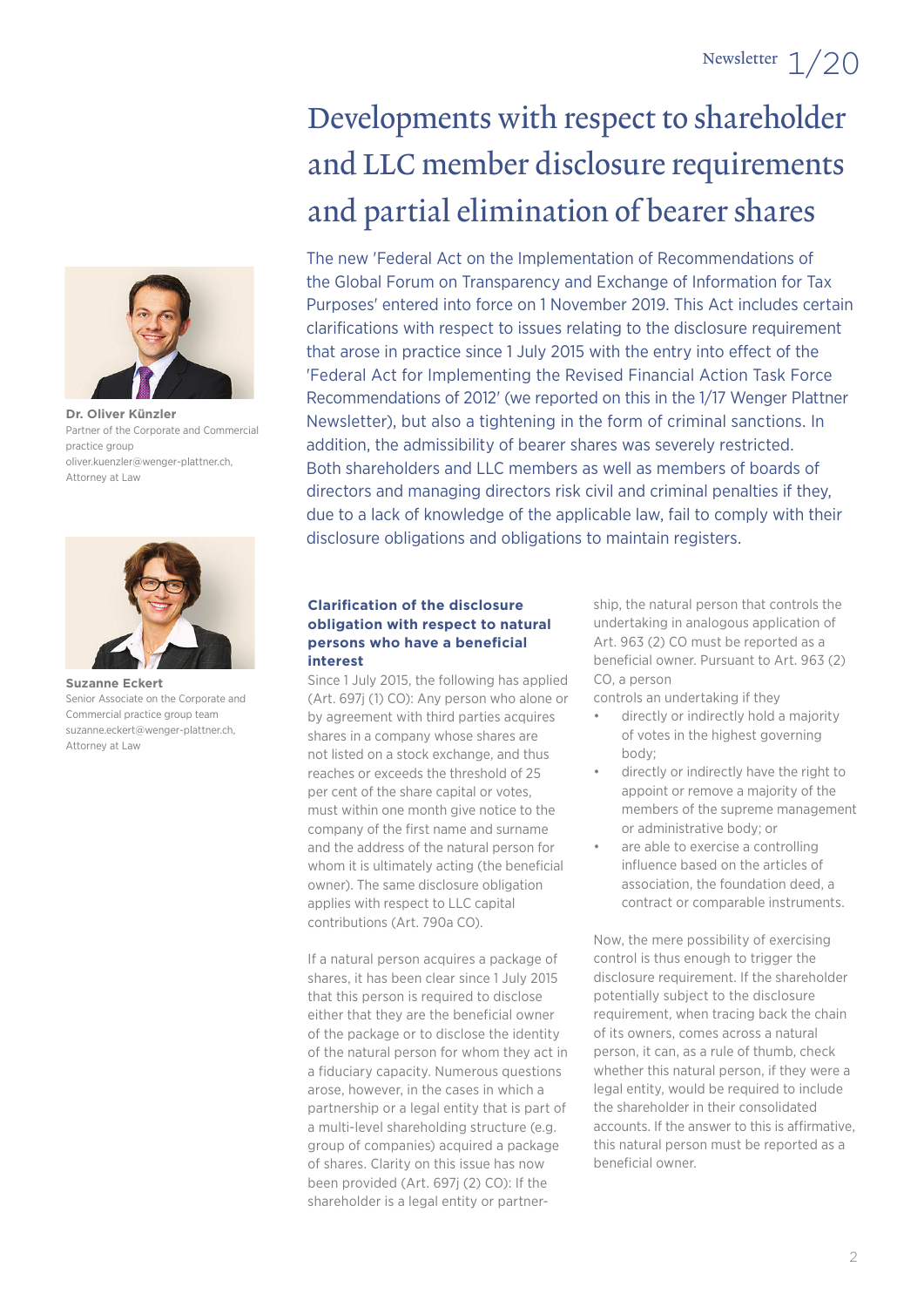#### **Listed company within a multi-level shareholding structure**

If the shareholder subject to the disclosure requirement is a listed company, if the shareholder itself is controlled by a listed company, or if the shareholder itself controls a listed company, and if, in other words, there is a controlling listed company at any level in the group of companies as defined in Art. 963 (2) CO, the shareholder subject to the disclosure requirement need only give notice of the name and registered office of this listed company (Art. 697j (3) CO).

#### **Notice that there is no natural person or listed company to report**

If, pursuant to Art. 697i (1) and (2) CO. there is no natural person to report and also no listed company to report pursuant to Art. 697j (3) CO, the shareholder is now required to report this fact to the company whose shares it acquired, in the form of a notice that there is no natural person or listed company to report.

#### **Three-month period in which to give notice of any changes in relation to the beneficial owner**

The legislation has now clarified that the shareholder subject to the disclosure requirement must give notice to the company within three months of any change to the first name or surname or to the address of the beneficial owner (Art. 697j (4) CO).

### **Civil and criminal penalties for the company or its board of directors or management board**

Since 1 July 2015, every company limited by shares and LLC is required to maintain, in addition to the share register, a register of the beneficial owners notified to the company, and to retain the documents on which the notice is based for a period of ten years following deletion of the person from the register (Art. 697l CO). Failure to properly maintain the share register or the register of beneficial owners is now regarded as a defect in the organization

of the company (Art. 731b (1) (3) CO). If there is a defect in the organisation of the company, any shareholder or LLC member, creditor or the commercial registrar may request the court to order the required corrective measures.

Any wilful failure to maintain the share register or register of beneficial owners in accordance with the regulations and any violation of the related company law obligations is now punishable by a fine pursuant to Art. 327a SCC (to a maximum of CHF 10,000). Pursuant to Art. 29 SCC, a special obligation of a legal entity, the violationof which establishes criminal liability, will be attributed to a responsible natural person, in this case the members of the board of directors or the LLC management board. Improper maintenance of the register of cooperative members is now likewise punishable.

#### **Civil and criminal penalties for shareholders and LLC members**

Any breach of the disclosure requirement regarding beneficial owners will result in a suspension of the membership rights of the shareholder or member subject to the disclosure obligation. Pecuniary rights may only be exercised following compliance with this requirement and any pecuniary rights arising in the interim, particularly rights to dividends, will lapse (Art. 697m CO).

Shareholders or members who wilfully fail to comply with their disclosure obligations are now liable to a fine (maximum amount CHF 10,000, Art. 327 SCC).

#### **Restriction on the admissibility of bearer shares**

As an additional step to implement the internationally required complete identification of bearer shareholders, bearer shares, since 1 November 2019, are now only admissible in two exceptional cases, namely where the company has equity securities listed on a stock exchange or the bearer shares are structured as intermediated securities and deposited with a custodian

**'The company is required to maintain its registers properly. If it fails to comply with this requirement, this will constitute an organisational defect and will, in addition, be punishable by a**  fine.

**Shareholders or partners who violate their disclosure obligation will likewise be punishable by a fine.'**